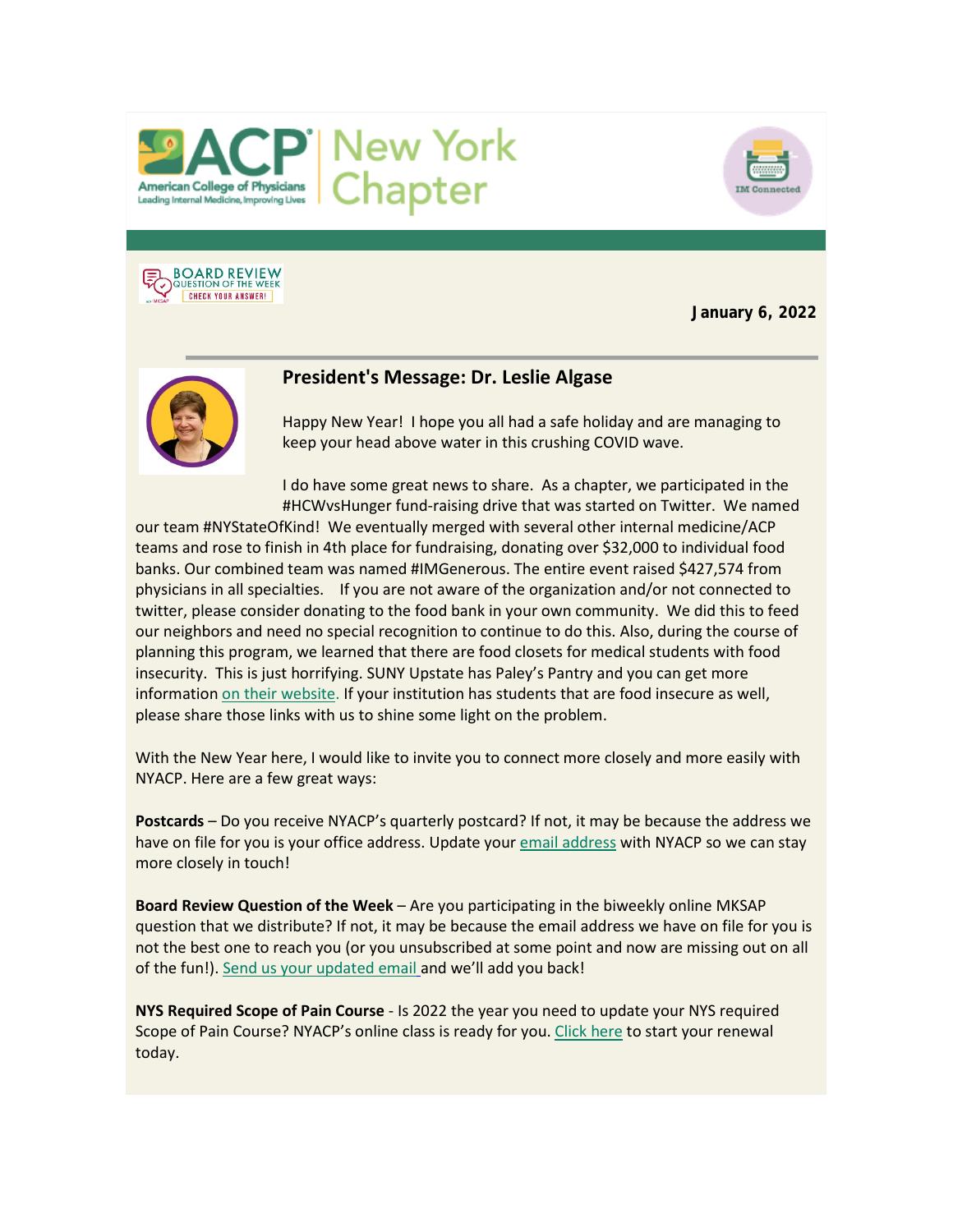**January is National Mentoring Month** – Watch for NYACP updates about how to raise your game in mentoring and engage with the future leaders of medicine. Check out ACP's Mentoring [Resource Library!](https://www.votervoice.net/BroadcastLinks/BImZJ934HisqLeI95T3Rag)

**Upcoming Events** - [Check out the recently announced 2022 meeting dates](https://www.votervoice.net/BroadcastLinks/f4lPP-lSDLTetn1sRC3P_w) for NYACP's popular programs: Resident and Medical Student Forum; Doctors Dilemma; Small Feedings of the Soul; and 2022 Annual Scientific Meeting

And we welcome all feedback on the above programs as we are here to serve our members. At this difficult and stressful time, we are open to all suggestions that would make your lives even a little easier. NYACP is here for you!

Stay safe!

Leslie F. Algase, MD, FACP Chapter President and Governor, Upstate Region

#### **Governor Hochul Delivers the State of the State Address on January 5th**

Right from the start, Governor Hochul set a collaborative note during her first State of the State address on Wednesday. Governor Hochul announced that healthcare workers and first responders have been working tirelessly to fight the pandemic, but are facing a crisis on a number of fronts, including lack of staff. Therefore, to support the development of a stable healthcare system, the Governor proposes to *rebuild the healthcare workforce by 20% over the next five years* 



*with a \$10 billion investment* in healthcare and wages for workers. To accomplish this, Hochul proposes to:

- Increase training capacity of medical institutions
- Attract students into healthcare by relieving their financial burdens
- Award prior learning credit across SUNY and CUNY
- Recruit medical professionals to work in underserved areas
- Connect New Yorkers to Direct Support Professions
- Allow doctors and nurses to easily relocate to practice in New York
- Expand workforce development partnerships to build human services talent pipeline
- Grow the home and community-based health care workforce through benefits and skills development

NYACP is looking forward to working with Governor Huchul to support New York's physicians and patients. More information about these proposals will be shared in the weeks and months ahead.

#### **[State of the State Book Available Here](https://www.votervoice.net/BroadcastLinks/mMp8UUm42BSdAgR22Piiaw)**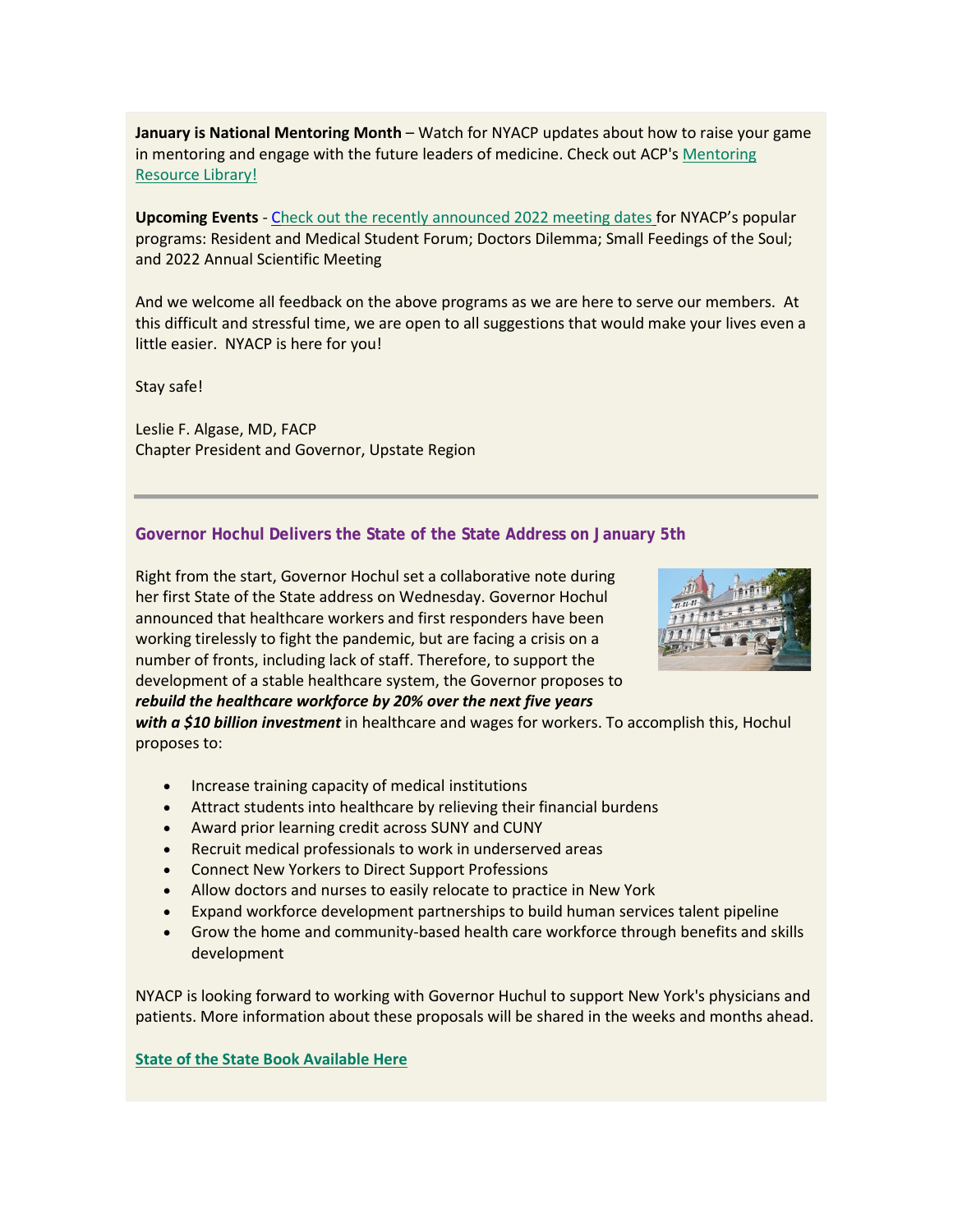# **NY Telehealth Status Update**

Rosie Love

NYACP is proud to collaborate with the Medical Society of the State of New York to support the expansion and continuation of telehealth in NY. Below find two updates by **Zina D. Cary**, Senior Associate Director of Governmental Affairs, Medical Society of the State of New York.

[Telehealth Coverage & State Policy Landscape](https://www.votervoice.net/BroadcastLinks/zUrwfwFXrExziMyFRKgR9w) *(Status as of Nov 11, 2021 and still in effect)*

[NYS Department of Financial Services \(DFS\) Makes Audio-Only Telehealth Coverage Policy](https://www.votervoice.net/BroadcastLinks/JFC7Q-PBfpNM8ggsnLX9oQ)  Permanent *[\(Permanent\)](https://www.votervoice.net/BroadcastLinks/JFC7Q-PBfpNM8ggsnLX9oQ)*

> **NYACP Releases New Podcast – Fall 2021 Health Disparities Fellows Discuss their Research and Connections to Health Equity**

NYACP's Fall 2021 Health Disparities Fellows Rosie Love and Ola Kalu discuss how they developed an interest in health equity research and

how it connects with their doctoral studies at SUNY Albany. Rosie Love and Ola Kalu are Presidential Fellows at SUNY Albany's Center for the Elimination of Minority Health Disparities.

You can check out the podcast on the following webpage: [Physician Spotlight Podcast](https://www.votervoice.net/BroadcastLinks/3EMRAnMSBhyaar7j0I2qTA)

**Special year end message from MLMIC:**

Thank you for taking care of New York. We are honored to support you and all the heroic work you have done in 2021 as our frontline warriors.

# [Please watch this special New Year's message.](https://www.votervoice.net/BroadcastLinks/jXc3KVkm9gODKlKqDEe8EQ)

As you continue to make daily sacrifices to take care of all of us during these very difficult times, MLMIC stands ready to defend, advocate for, and serve you in 2022. We are here to help, any way we can.

**From all of us at MLMIC Insurance Company, we wish you and your loved ones a happy and healthy new year.**

> **2021 ACP ADVOCACY HIGHLIGHTS** ADVOCATING TO SUPPORT INTERNISTS<br>AND THEIR PATIENTS





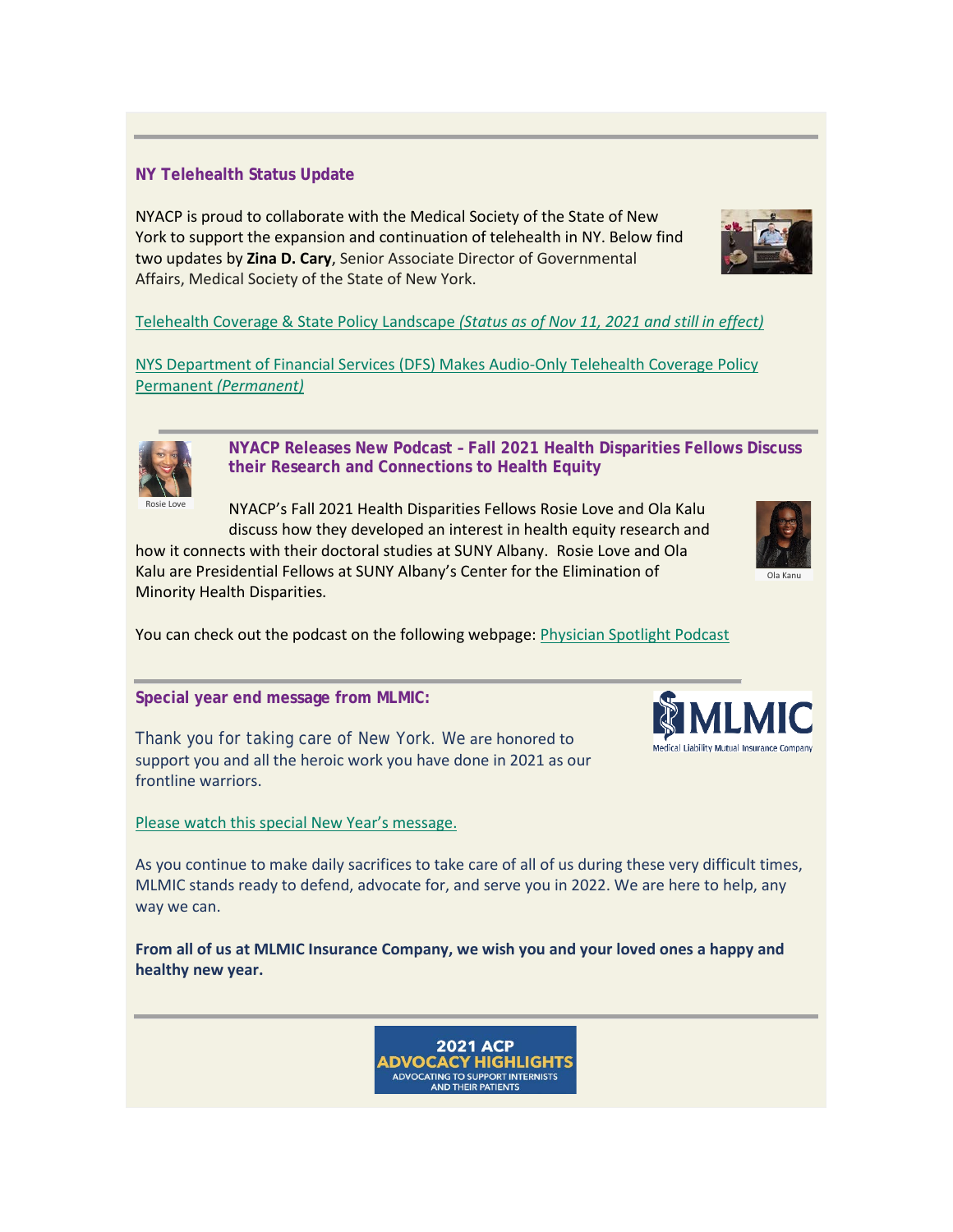# **ACP's 2021 End of Year Advocacy Highlights: Advocating to Support Internists and Their Patients**

Check out ACP's [2021 Highlights graphic flyer](https://www.votervoice.net/BroadcastLinks/Q8I_J0K0wnBBRb-BEBN4eg) to see all that ACP has advocated for this year. From advancing the value of internal medicine and primary care, to supporting internists' needs during the COVID-19 crisis, ACP has been active working for our members and our patients. Also highlighted are ACP's work to address racial disparities and promote diversity, equity, and inclusion, improve Board certification policies and procedures and details about positive changes in the CMS 2022 Physician Fee Schedule and new federal programs that reflect ACP recommendations.

[Visit ACP's Advocacy section](https://www.votervoice.net/BroadcastLinks/PMbwxzUgK9KOfpZbfSlAoQ) to view the flyer and keep up with all of ACP Advocacy's efforts!

*Attention NYACP Residents/Fellows and Medical Students*

**Call for Abstracts and Dr's Dilemma Teams! Friday, May 27, 2022**

**NYACP Resident and Medical Student Forum** Crowne Plaza/Desmond Hotel 660 Albany Shaker Road Albany, NY 12211



#### **Call For Abstracts!**

We are excited about announcing that the Spring Final Poster competition will be in person. Here's how it works:

- Review the **[Call for Abstracts](https://www.votervoice.net/BroadcastLinks/rErUOLBK2kYigwhnwcz4WQ)** information.
- Submit your abstract **[here](https://www.votervoice.net/BroadcastLinks/siS9y8Gq3xltsft8Yg1jWA)** for a preliminary reviewed by a team of judges.
- Submit your online abstract by Friday, February 11, 2022.
- Accepted abstracts will be notified by April 15, 2022.
- For accepted abstracts, look for an invitation to the Crowne Plaza/Desmond for an in person presentation to a team of judges.
- Winners in each category will win an expense-paid trip to ACP's Poster Competition in 2023!

We welcome new and previously submitted abstracts for this competition!

**[All abstract submission Information](https://www.votervoice.net/BroadcastLinks/rErUOLBK2kYigwhnwcz4WQ)**

## **[Upcoming Events](https://www.votervoice.net/BroadcastLinks/f4lPP-lSDLTetn1sRC3P_w)**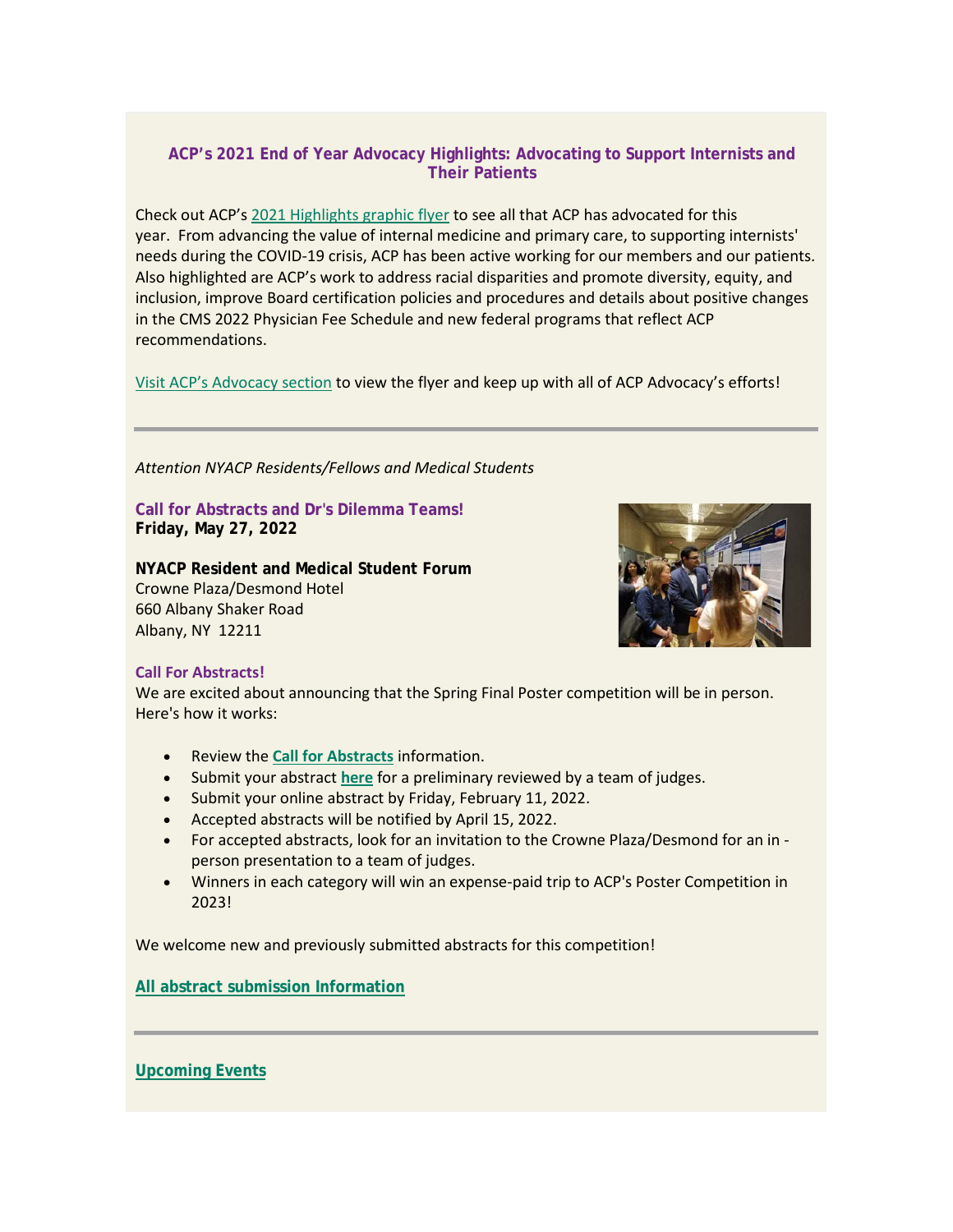**Small Feedings of the Soul: Readings and Reflections Thursday, January 20, 2022/ 7:00 - 8:00 pm**

Explore the practice of medicine through shared experiences! Come for discussion, camaraderie, and to meet authors of select pieces from 'On Being A Doctor'.

January's Theme|: Coping Through Humor across the Ages Readings:

**[Reimbursement over the Atlantic](https://www.votervoice.net/BroadcastLinks/81zW2XJ3eS_hf_veipSzEw)** by Andrew Casano, MD and readings selected by the Facilitator.

Facilitated by: Angel 'Lito' Gutierrez, MD, FACP Program Directors: Nandini Anandu, MD, FACP, Lynn Cleary, MD, MACP, and Cori Salvit, MD, FACP

# **[Registration](https://www.votervoice.net/BroadcastLinks/j7c1AN15GC3ktqT43z4Dcg)**

*Special NYACP Early Career Physician Task Force (ECPTF) Workshop:* **An Interactive Discussion with NYACP Governors Tuesday, January 25, 2022/ 6:00 - 7:30 pm**

We hope you will join us for an interactive discussion with [NYACP Governors](https://www.votervoice.net/BroadcastLinks/bmuW_6f8Z8fONonHCDHHBw) as they share their leadership journey in medicine!

## **Agenda**

6:00- 6:30 pm – Governors Panel - Intro and Discussion 6:35 – 7:20 pm – Leaders will rotate through the breakout rooms to dialogue and answer questions from ECPTF and members 7:20 – 7:30 pm- Breakout Room recap

#### **[Register in advance for this meeting](https://www.votervoice.net/BroadcastLinks/Y_vFvznyd34oPn2mXITx8g)**

After registering, you will receive a confirmation email containing information about joining the meeting.

*Northwell School of Medicine at Hofstra/Northwell & NYACP Present:* **Story Slam: My Take on Health Equity Wednesday, February 9, 2022/6:00-7:30 pm**





**Storytellers:** Share a story 5 minutes in length that centers on the theme and submit your story or outline by February 4th : **[Register Here](https://www.votervoice.net/BroadcastLinks/FGi2Kt7y8pJ8jYQ2HVEMzg)**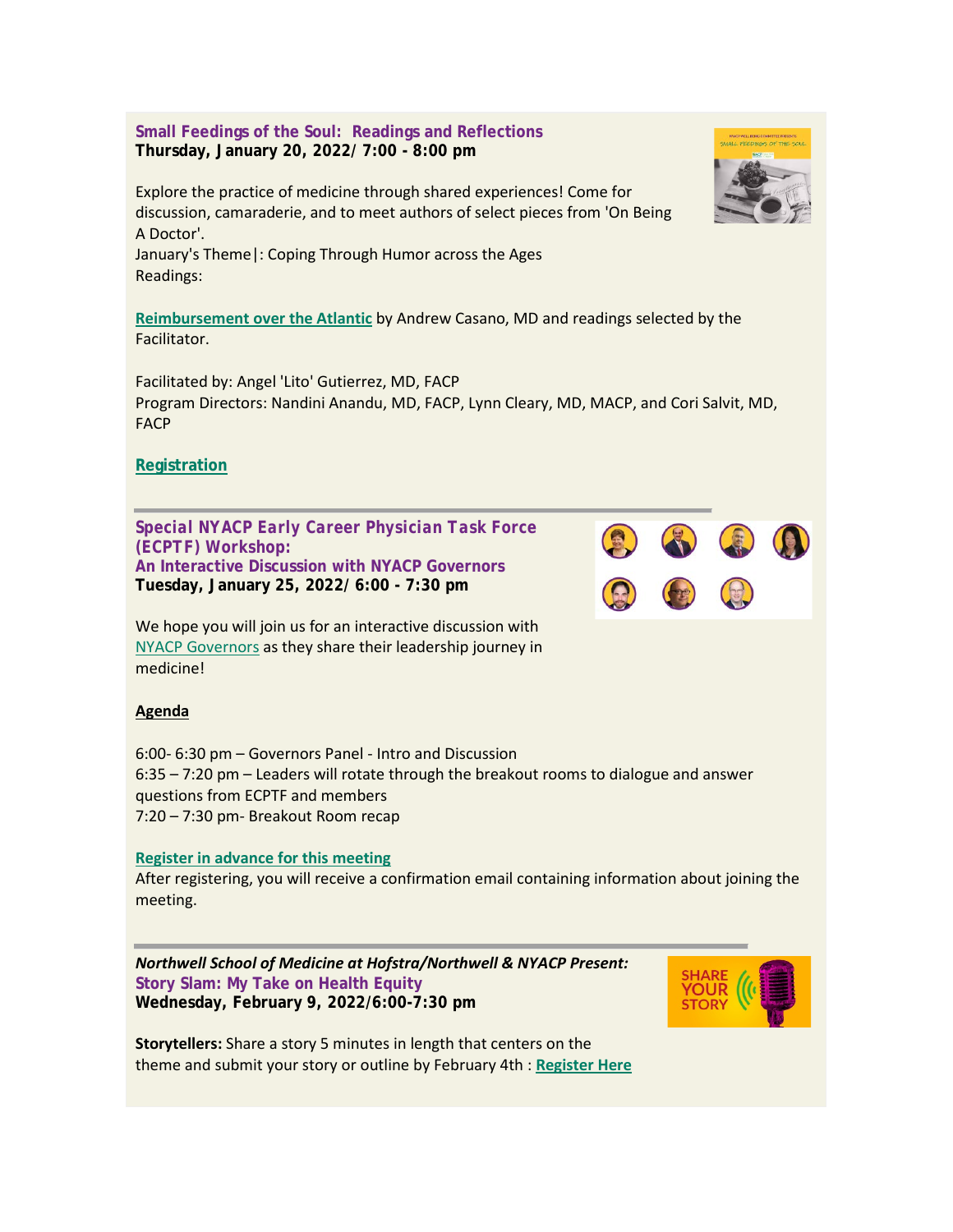**Audience: [Register Here](https://www.votervoice.net/BroadcastLinks/FGi2Kt7y8pJ8jYQ2HVEMzg)**

[Details found here!](https://www.votervoice.net/BroadcastLinks/tJv9PrZL-Thas4IXcH1RrA)

**Small Feedings of the Soul: Readings and Reflections Thursday, February 17, 2022/ 7:00 -8:00 pm**

Explore the practice of medicine through shared experiences! Come for discussion, camaraderie, and to meet authors of select pieces from 'On Being A Doctor'.

Facilitated by: Lynn Cleary, MD, MACP Program Directors: Nandini Anandu, MD, FACP, Lynn Cleary, MD, MACP, and Cori Salvit, MD, FACP **[Registration](https://www.votervoice.net/BroadcastLinks/-awWPVK4B7PM-wec89Knlg)**

#### **Small Feedings of the Soul: Readings and Reflections**

**Thursday, March 17, 2022/ 7:00 - 8:00 pm**

Facilitated by: Lynn Cleary, MD, MACP Program Directors: Nandini Anandu, MD, FACP, Lynn Cleary, MD, MACP, and Cori Salvit, MD, FACP



**[Registration](https://www.votervoice.net/BroadcastLinks/NNNIGVraV1gTKlbfSnwrXw)**

## **2022 NYACP Resident and Medical Student Forum**

**Friday, May 27, 2022**

Join us on Friday, May 27, 2022 as we return to an in-person poster competition and welcome back Dr.'s Dilemma!

Crowne Plaza/Desmond 660 Albany Shaker Rd Albany, NY 12211

**[Call for Abstracts](https://www.votervoice.net/BroadcastLinks/gInejP1TsTW03axY-8K90A)**